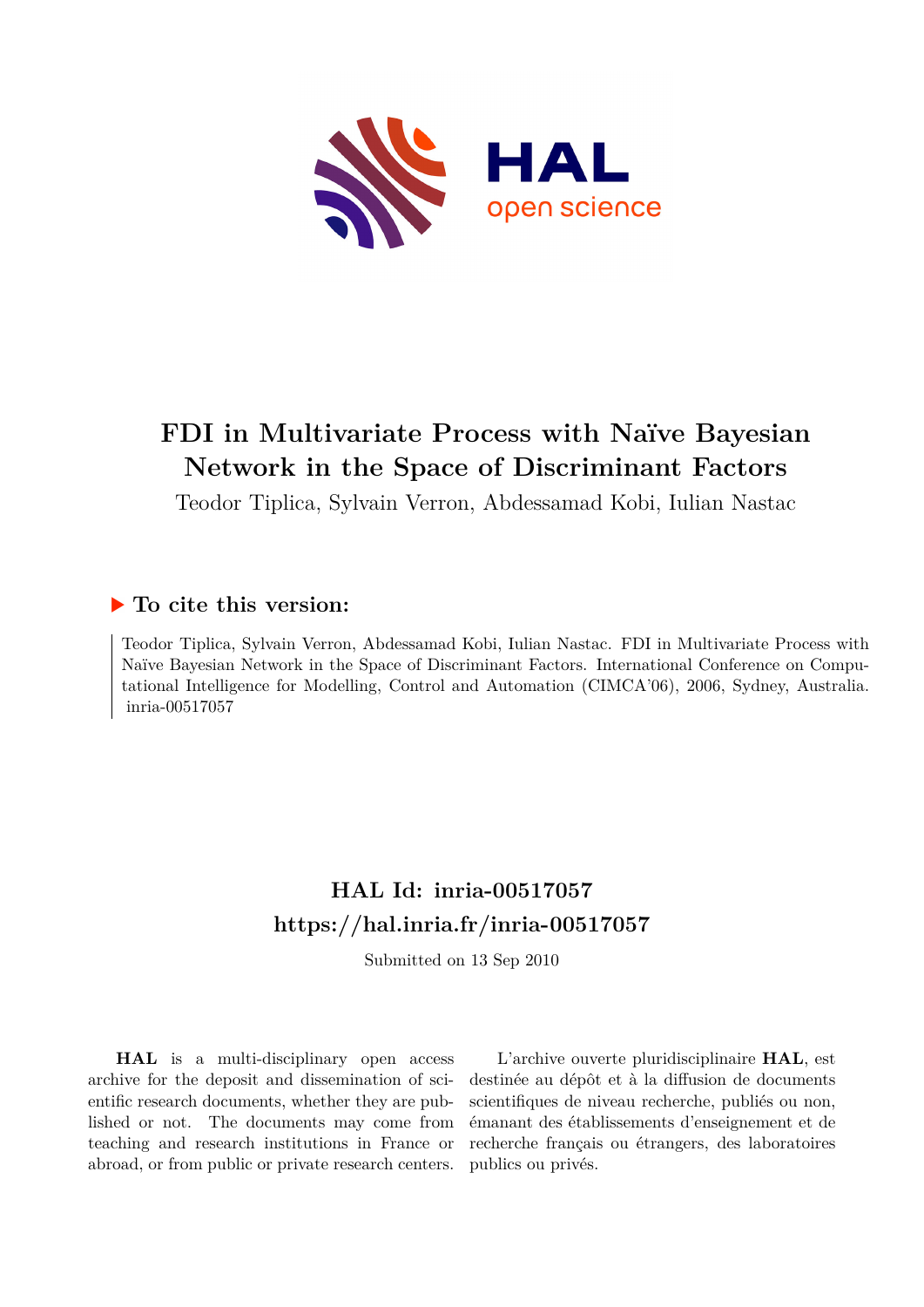### FDI in Multivariate Process with Naïve Bayesian Network in the Space of **Discriminant Factors**

Teodor Tiplica<sup>\*</sup>, Sylvain Verron<sup>\*</sup>, Abdessamad Kobi<sup>\*</sup>, Iulian Nastac<sup>\*\*</sup> e-mail: teodor.tiplica@istia.univ-angers.fr

#### Abstract

The Naïve Bayesian Network (NBN) classifier is an optimal classifier(in the sense of minimal classification error rate) in the case of independent descriptors or variables. The presence of dependencies between variables generally reduce his efficiency. In this article, we are proposing a new classification method named Naïve Bayesian Network in the Space of Discriminants Factors (NBNSDF) which is based on the use of the NBN in the space of discriminants factors issue from a discriminant analysis. The discriminants factors are not correlated letting very efficient the use of the NBN. We found on simulated data that the NBNSDF method better detects and isolates faults in multivariate processes than the NBN in the case of strongly correlated variables.

#### 1. Introduction

Nowadays, in all the manufacturing processes we have to deal with big amounts of data. Therefore, it becomes difficult to extract the useful information about the state of the process, in order to take the right decision when problems are encountered. To do that, we are using knowledge of all kinds. In this context, the fault detection and isolation (FDI) techniques and the classification techniques take an important place. The classification requires the construction of a classifier (a function assigning a class identifier to the observations which are described by a certain number of descriptors).

It was theoretically demonstrated [16, 17] that, according to the criterion of classification error rate. there is no universal algorithm always exceeding the others. In practice, other criterions can be retained, in order to compare classification methods, like: the effectiveness, the comprehensibility, the training time, etc, see [8]. Given these comparison criterions, one can define an utility function to try to discriminate them according to the specificity of the problem which is treated [3]. A very interesting comparative study of some classification algorithms, frequently used by the community of the artificial intelligence, was carried out by Inza et al. [6].

In the context of the supervised classification, the Naïve Bayesian Network (NBN) classifier was the subject of a particular attention. Its performances were analyzed and compared with those of some very well known statistical methods like the hierarchical classification, the K nearest neighbors, the C4.5, the decision trees, see  $[9, 12]$ .

A great advantage of the NBN classifier, except its simplicity, is its low sensitivity to the noise (notinformative variables). If the independence assumption of the descriptive variables is valid, it was shown [18]. that the NBN classifier is optimal, which means that he has the lowest classification error rate. It should nevertheless be mentioned here that, in almost all of the practical situations, the independence assumption of the descriptive variables is very unrealistic.

The presence of correlations between the descriptors can reduce the efficiency of the NBN, see [10]. However, even in the case of correlated variables, we can affirm that the NBN classifier gives very good results compared to other more sophisticated classifiers, see [4].

We are proposing in this article a new classification method whose performances for FDI are higher than those of the NBN classifier. The principle of the method that we are proposing differs substantially from those of the other methods published in the literature. Just like the NBN classifier in the case of the not-correlated variables, our classifier wants to be optimal (in terms of classification error rate) but in the case of the correlated descriptive variables.

<sup>\*</sup> LASQUO Laboratory of ISTIA, University of Angers (62, Avenue Notre Dame du Lac, 49000 Angers, France)

<sup>\*</sup> CAQ Laboratory of Electronic and Telecommunications Faculty of Bucarest (Bd. Iuliu Maniu nr. 1-3; Bucharest; Romania)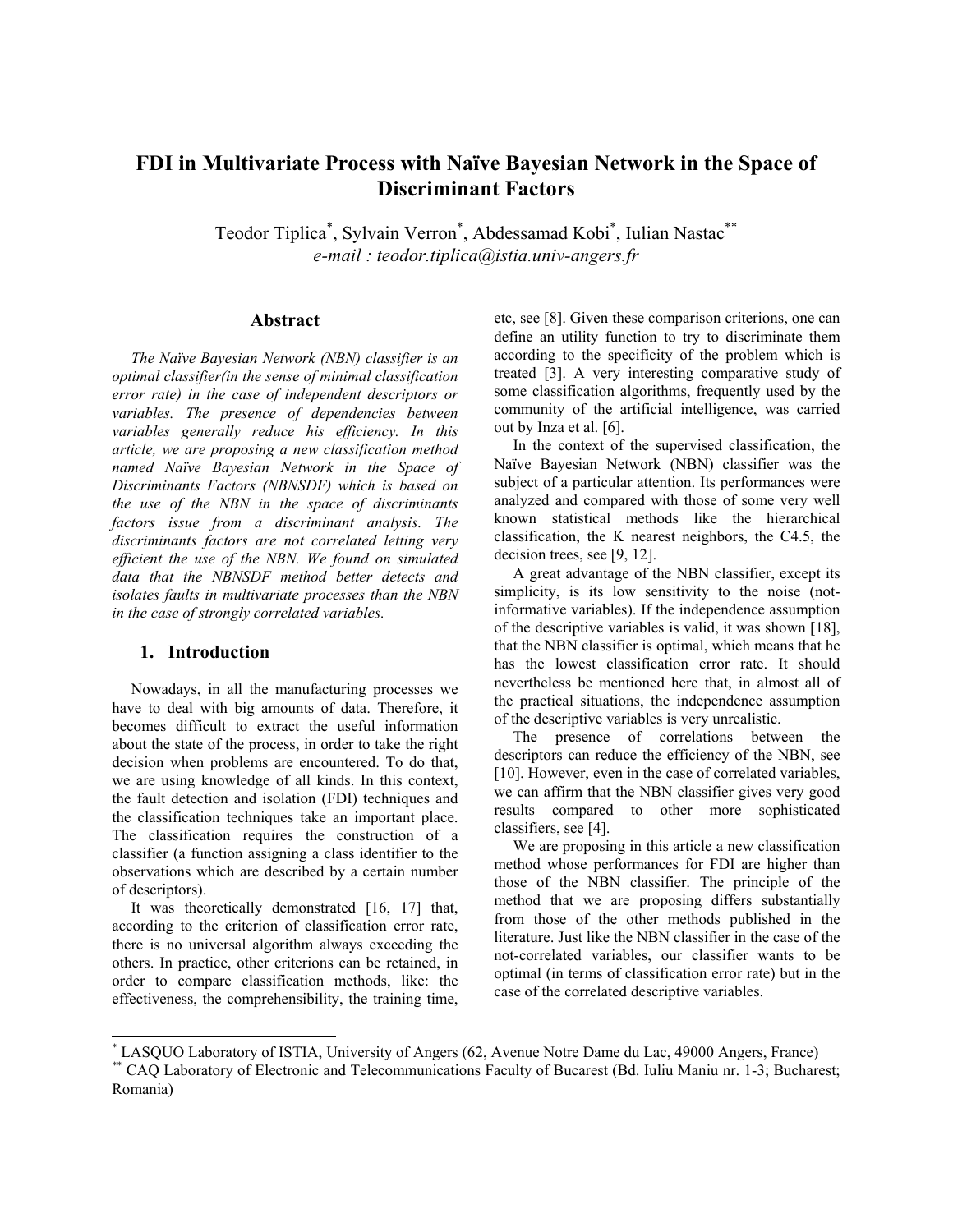Our paper is structured in the following manner: in the second paragraph we are briefly presenting a nonexhaustive set of classifiers derived from the NBN classifier model and proposed in the literature to treat the case of the correlated variables; the third paragraph introduces some guiding principles of the discriminant analysis technique; in the fourth paragraph we are presenting the principle of the classification method that we are proposing; in the fifth paragraph we are illustrating the efficiency of our classifier in the frame of the FDI in multivariate processes; finally in the sixth paragraph we are concluding and we are mentioning some prospects for our work.

#### 2. Bayesian Network Classifiers

Given the increasing interest caused by the NBN classifier in the field of the artificial intelligence, many researches have been carried out in the last years in order to improve its performances (expressed as classification accuracy) in the case of correlated descriptive variables. Madden [12] carries out a very good comparative analysis of these techniques.

A first solution may be the utilization of the Bayesian Networks (BN) for classification tasks. It has been shown (see [4]) that, if the number of descriptors is reduced, this approach has better performances compared to the NBN classifier. Unfortunately, the efficiency of the BN decreases when the number of the descriptors increases. Thereby, certain solutions were proposed in order to increase the efficiency of the BN when faced to a great number of descriptors. They can be divided in two great families : dimensional reduction and partial correlation.

#### 2.1 Dimensional reduction

Dimensional reduction of the descriptors space keeps only the most representatives and the most informative variables for the classification. According to this criterion, variables are divided in three categories: strongly representatives (variables leading to the increase of the classification error rate if ignored): weakly representatives *(variables)* contributing sometimes to the reduction of the classification error rate) and not-representatives for the classification task (variables which are neither strongly representatives or weakly representatives), see [7]. To reduce the dimension of the descriptors space we need a metric (for example: the classification error rate) allowing to evaluate and to compare the different groups of descriptive variables. We also need a searching algorithm in the space of the descriptive variables, in order to identify the most adequate group of descriptors, according to the adopted criterion. In this context, several heuristic searching algorithms (for example: the backward elimination algorithm or the forward selection algorithm) were proposed. The Selective Bayesian Classifier proposed by Langley [10] is particularly interesting in the case where the descriptive variables are strongly correlated. Langley's approach consists in extracting a subset of variables from the whole set of variables in order to eliminate the important correlations.

#### 2.2 Partial correlation

Partial correlation allows, under constraint, the existence of certain correlations between the descriptive variables. The Tree Augmented Naïve Bayes (TAN) classifier, proposed by Friedman [4], was derived from the NBN classifier. A certain number of arcs are added to the NBN in order to take into account the correlations between the descriptive variables. This generalization leads to an increasing complexity of calculation because, it is necessary to search in the space of all possible networks the one which fits the better to the structure of data. Nevertheless, by imposing some constraints to the network structure (like for example: the class node does not have parents; each descriptor node has like parents the class node and at least one more another descriptor node) the computational time can be rather reasonable. The network structure is found by using a modified MDL (Minimum Description Length) algorithm which takes into account the constraints mentioned before. A generalization of the TAN classifier is obtained by considering that the correlation between the descriptors can change from one class to another. In this case, one can build a TAN classifier for each class. This set of local networks is named Bayesian Multinet. It was shown, see [4], that the TAN and the Bayesian Multinet classifiers have similar and often better performances (in term of classification error rate) than the NBN classifier, especially for the case where the number of classes is important.

#### 3. Discriminant Factors computation

The discriminant analysis is a family of statistical techniques whose objective is to assign individuals (characterized by a certain number of numeric or nominal variables) to preexistent classes, see [11]. The data consist of n observations divided into a classes and described by p predictors. One can distinguish two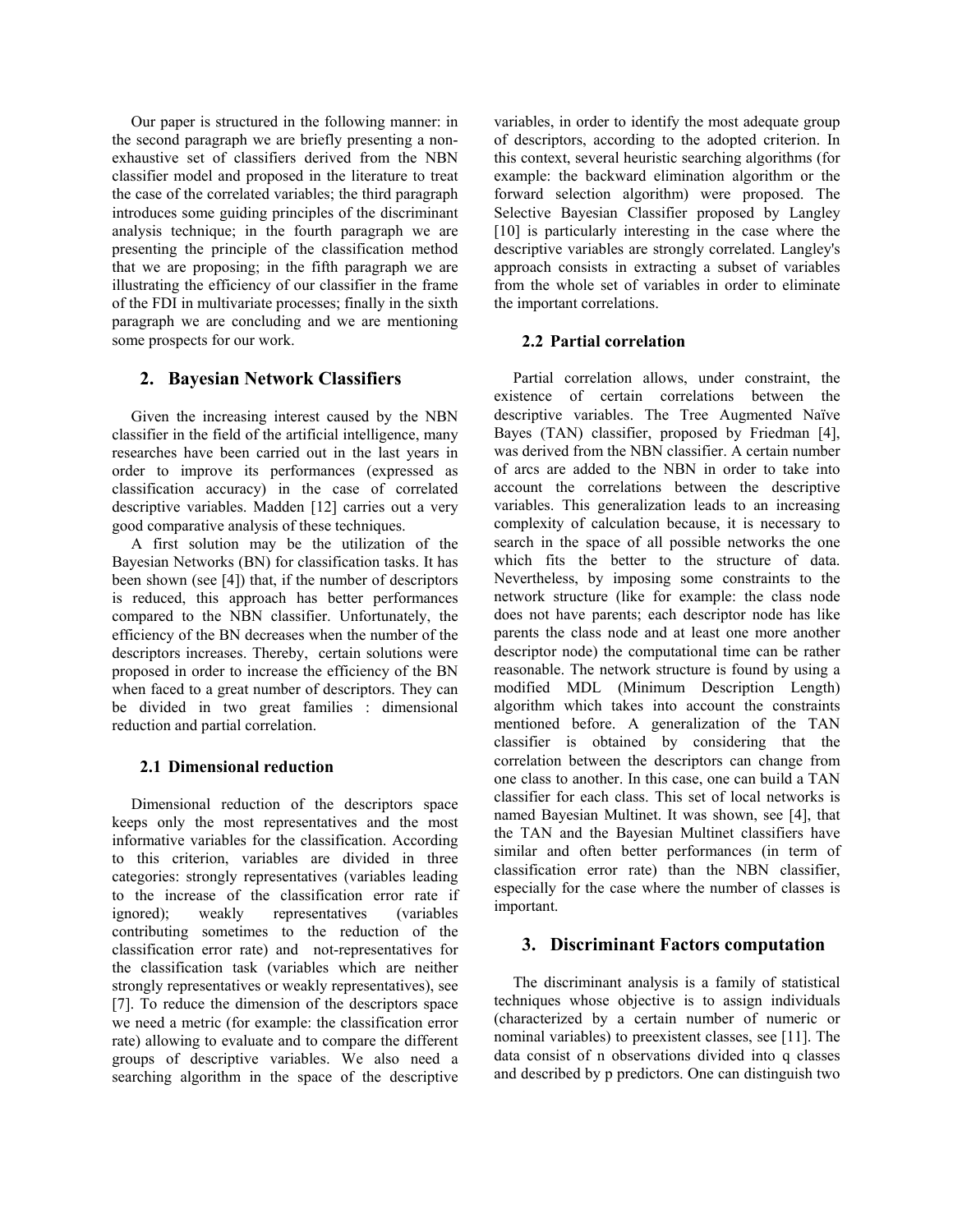major aspects in the discriminant analysis: descriptional (identify the linear combinations of the descriptive variables allowing to best separate the existing classes) and **decisional** (decide in which class it is better to assign a new individual for whom one knows the values of the predictors). The n observations (or individuals)  $x_i$  constitute a group of dots Y in the pdimensional space  $R^P$  divided into q subgroups  $Y_1$ ,  $Y_2,..., Y_q$  having their gravity centers  $g_1, g_2,..., g_k$ .

The theorem of Huygens enables us to write the following equation:

$$
T = B + W \tag{1}
$$

where:  $T = \frac{1}{n} \sum_{k=1}^{q} \sum_{x \in Y} x_i^T x_i$  is the total variance

covariance matrix;

$$
W = \frac{1}{n} \sum_{k=1}^{q} \sum_{x_i \in Y_k} n_k (x_i - g_k) F(x_i - g_k)
$$
 is the within

classes covariance matrix, and B =  $\sum_{k=1}^{q} \frac{n_k}{n} g_k^T g_k$  is the

between classes covariance matrix.

The projection of the equation 1 on a linear form u defined on  $R<sup>P</sup>$  is given by the following equation:

$$
uTuT = uWuT + uBuT
$$
 (2)

The first objective of the discriminant analysis technique is to find the factorial axis u which separates as well as possible the existing classes. The separation of the classes is better if the classes are distant (large between class variance) and the observations of the same class are close (small within class variance). Consequently, the first discriminant factorial axis  $u_1$ will be the element which maximizes the following ratio:

$$
\max_{(u)} \left( \frac{u B u^{T}}{u T u^{T}} \right)
$$
 (3)

It can be demonstrated that the first discriminant factorial axis  $u_1$  is the eigenvector of the matrix  $T^{-1}B$ corresponding to the greatest eigenvalue  $\lambda_1$ . In the same way, one defines the second discriminant factorial axis  $u_2$  like the second eigenvector of the matrix  $T^{-1}B$  and orthogonal with  $u_1$ . The second linear form u<sub>2</sub> constitutes the best discriminating factor independent of  $u_1$ .

In discrimination problems, the maximum number of discriminant factorial axis is equal to the number of groups minus one  $(q-1)$ , or the number of variables in the analysis (p), whichever is smaller. Consequently, under the assumption that  $p > q$ , the individuals  $x_i$ generate the  $R<sup>P</sup>$  space, while the discriminant axis generate the lower dimensional space  $R^{q-1}$ . In this way, one can says that sometimes the transformation imposed by the discriminant analysis contributes also to the dimensional reduction of the descriptors space.

#### 4. New Classification Method

The classification method that we are proposing in this article, named Naive Bayesian Network in the Space of Discriminants Factors (NBNSDF), has a completely different orientation compared to the methods previously quoted (see the second paragraph). Our approach wants to be optimal (lowest classification error rate) in the case of correlated variables.

The problem is then summarized in the following way: we have to find a solution to transform the correlated variables in completely independent variables in order to carry out thereafter the classification using the NBN classifier. For that, we have to transform the space of the descriptive variables to lead to a new space where the new descriptive variables are not correlated. This transformation is done by the discriminant analysis when the discriminating factors are calculated.

Then, by projecting the set of observations on the discriminating factorial axes we obtain the new independent descriptors used for the classification. This projection generally leads also to a dimensional reduction of the descriptor's space because, as we specified in the third paragraph, the number of discriminating factorial axes is equal to q-1 (where q is the number of classes), and very often  $q < p$ . Thereafter, a NBN is trained to recognize the classes in the new space  $R^{q-1}$ . Each node of this network corresponds to a discriminant factorial axis and the values which it can take represent the projections of the former variables (forming the space  $R<sup>p</sup>$ ) on this axis (see figure  $1$ ).

By using the NBNSDF classifier we don't need to reduce the number of descriptive variables and thus to lose information which could be useful for the fault detection and isolation. Also, we don't need to take into account only certain correlations of the descriptive variables and thus to simplify too much the analyzed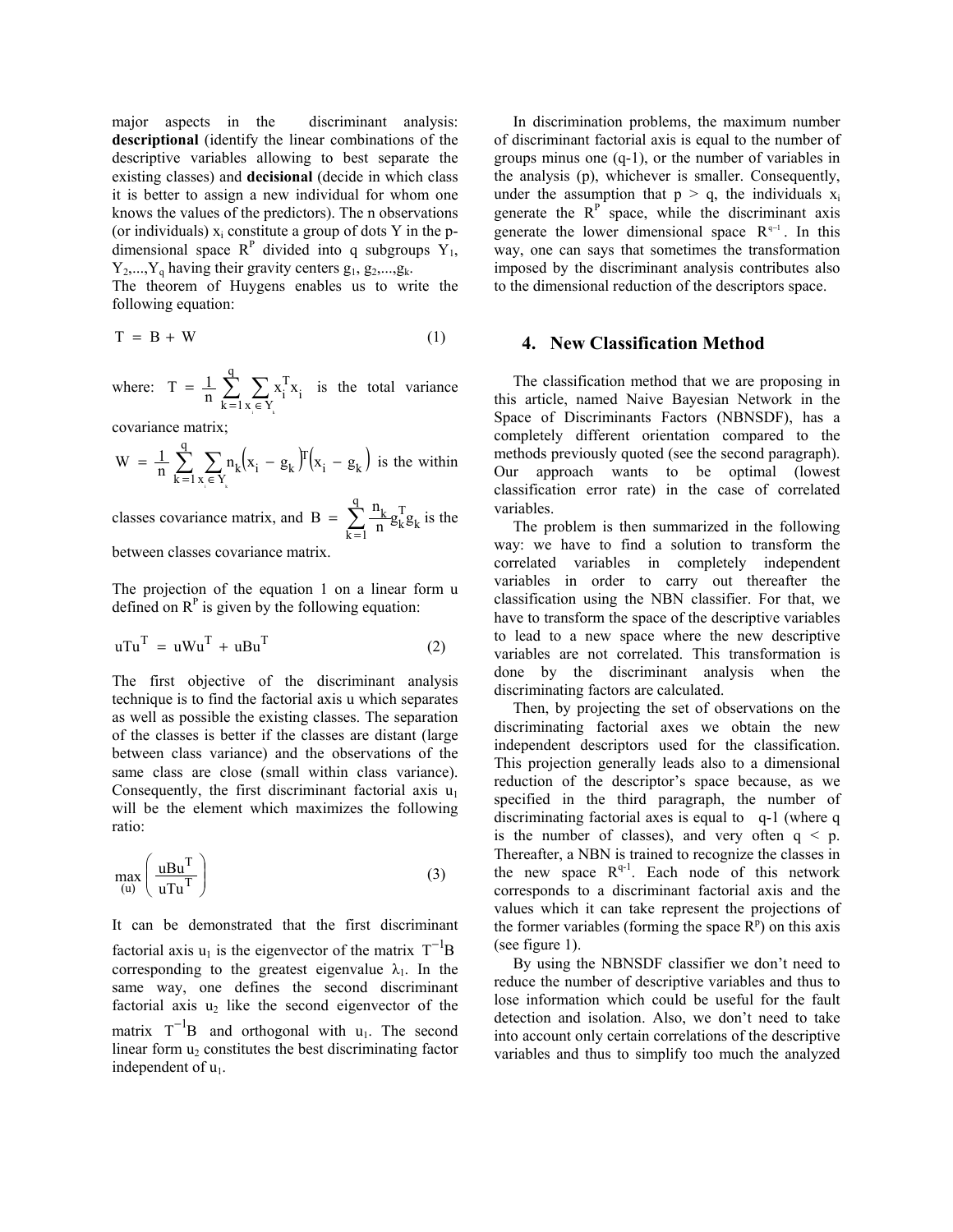model, which would lead sometimes to an important gap between the model and the real process.



Step 1: The set of observations in the original space defined by the p descriptors.

Step 2: The same set of observations in the transformed space defined by the  $q - 1$ discriminating factorial axis.

Step 3: Performing the classification by using the NBN classifier in the q-1 dimensional space defined by the discriminating factorial axis.

Figure 1. Steps of the NBNSDF classification methodology

#### 5. The performances of the NBNSDF **Classifier**

We compared the performances of the NBNSDF classifier with those of the NBN and ANN (Artificial Neural Network) classifiers in the case of the FDI in multivariate processes. We choused to compare the performances of the NBNSDF method with those of the ANN because the ANNs have some interesting classification properties : ANNs are free of any distributional assumptions, can deal with intercorrelated data, and they provide a mapping function from the input to the outputs without any a priori knowledge about the function form since they are universal approximators [5]. A comprehensive study on ANN for failure prediction is [15] where the author investigates fifteen related papers for a number of characteristics: what data was used, what types of ANN models, what software, what kind of network architecture, etc.

In this work, four scenarios of simulation which cover all the possible correlation structures of variables were used : in the first case the variables are not correlated: in the second case the variables are correlated inside each class of fault but are not correlated globally; in the third case the variables are correlated globally but are not correlated inside each class of fault and finally in the fourth case the variables are correlated globally and also inside each class of fault.

The 50 simulations per scenario which we carried out in this study relate to four descriptive variables (or process parameters) normally distributed with zero mean and standard deviation equal to one but, obviously, our method is not limited by the number of the variables to use in the analysis. For each simulation, we used two groups of observations: in the first group (used for learning the network) we simulated various faults and in the second group (used for testing the network) we reproduced the same faults and noted the classification error rate of the classifier.

The training set of data which was used here comprises 30 observations for each type of fault and 30 observations for the normal operating conditions of the process.

Seven faults, representing positive and negative amplitude shifts of the mean of each variable, were simulated (see table 1 and 2) for each scenario. The A parameter represents the amplitude of the mean shift and can take the following values:  $2$ ;  $2.5$  and  $3$ .

| $X_1$ | X2   | Xз | XΔ           | Fault code |
|-------|------|----|--------------|------------|
|       |      | 0  |              | Normal     |
| 0     | 0    | A  | $\mathsf{A}$ | Fault 1    |
| 0     | 0    | A  | - A          | Fault 2    |
| A     | A    | 0  | 0            | Fault 3    |
| A     | $-A$ | 0  | 0            | Fault 4    |
| A     | $-A$ | A  | - A          | Fault 5    |
|       |      |    |              | Fault 6    |

Table 1. The simulated fault matrix for notcorrelated variables

| $X_1$ | X٠ | X3   | $X_4$ | Fault code |
|-------|----|------|-------|------------|
| 0     |    |      | 0     | Normal     |
| 0     | 0  | A    | A     | Fault 1    |
| 0     | 0  | $-A$ | - A   | Fault 2    |
| A     | A  |      | 0     | Fault 3    |
| - A   | -A |      | 0     | Fault 4    |
| A     | A  |      | A     | Fault 5    |
|       |    |      |       | Fault 6    |

Table 2. The simulated fault matrix for correlated variables

The following variance-covariance matrices were used for each simulated scenario: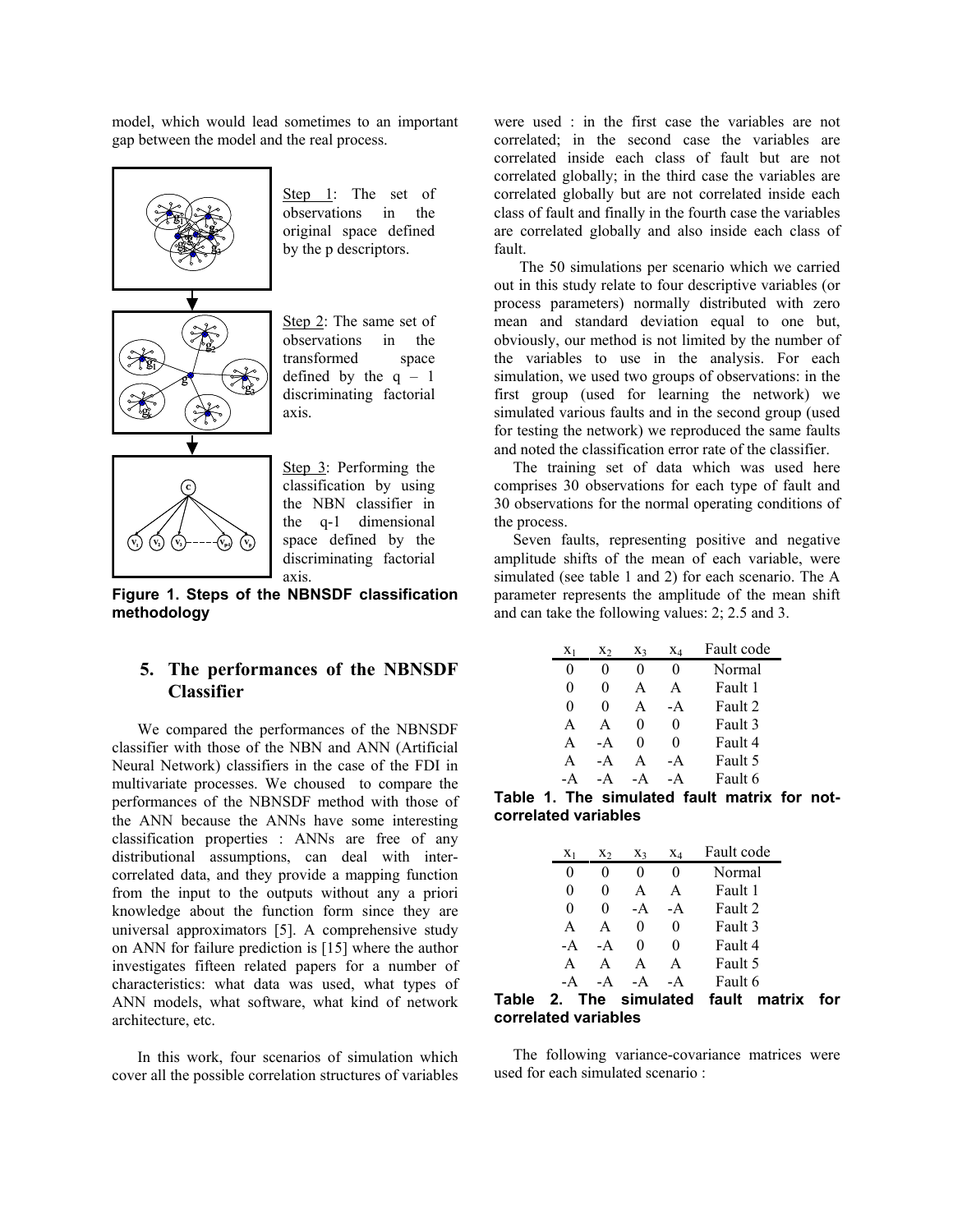| Case 1:                                                                          | $\Sigma_{\text{global}} = \Sigma_{\text{classe}} = 0.8 \times I_{\text{4x4}} + 0.2 \times I_{\text{4x4}}$ |
|----------------------------------------------------------------------------------|-----------------------------------------------------------------------------------------------------------|
| Case 2:                                                                          | $\Sigma_{\text{global}} = 0.8 \times I_{\text{4x4}} + 0.2 \times I_{\text{4x4}}$                          |
| $\Sigma_{\text{classe}} = 0.2 \times I_{\text{4x4}} + 0.8 \times I_{\text{4x4}}$ |                                                                                                           |
| Case 3:                                                                          | $\Sigma_{\text{global}} = 0.2 \times I_{\text{4x4}} + 0.8 \times I_{\text{4x4}}$                          |
| $\Sigma_{\text{local}} = 0.8 \times I_{\text{4x4}} + 0.2 \times I_{\text{4x4}}$  |                                                                                                           |
| Case 4:                                                                          | $\Sigma_{\text{global}} = \Sigma_{\text{classe}} = 0.2 \times I_{\text{4x4}} + 0.8 \times I_{\text{4x4}}$ |

where:  $\Sigma_{\text{global}}$  – represents de global variancecovariance matrix;  $\Sigma_{\text{classe}}$  – represents de variancecovariance matrix of each simulated class of fault; I<sub>4×4</sub> - represents the 4  $\times$  4 identity matrix and 1<sub>4×4</sub> represents the  $4 \times 4$  ones matrix.

The construction of the conditional probabilities tables for the BN generally imposes the discretization of the continuous descriptors. The discretization results in cutting the continuous descriptor in a certain number of intervals and allocating a single value (which represents the interval) to any value of the descriptor belonging to that interval. In this study, we used the discretization in 10 equal width intervals for the continuous variables. Even if this discretization method is not the most powerful for the classification task, see [2, 14], the equal width discretization method gives very satisfactory results for the NBN classifier  $[18]$ .

The results obtained following 50 simulations are summarized in table 3. Each case has been tested with different algorithms: the Bayes classifier (NBN), the Bayes classifier in the space of discriminant factors (NBNSDF) and an artificial neural network (ANN).

We used feed forward ANNs with two hidden layers in order to achieve a good classification function, based on our preliminary research, where we have obtained better results in case of two hidden layers than in case of one hidden layer, however maintaining a similar ratio (approx.  $2/1$ , and greater than  $1/1$ ) between the number of the training samples and the total number of the weights.

The Scaled Conjugate Gradient (SCG) algorithm [13] was used for training the network. In order to avoid the overfitting phenomenon, we applied the early stopping method (validation stop) during the training process. As the splitting criterion, we randomly choose approximately 85% of the data for training set, and the rest for validation. Furthermore, we imposed the supplementary condition:

$$
E_{\rm val} \le \frac{6}{5} \cdot E_{\rm tr} \tag{4}
$$

to avoid a large difference between the error of the training set and the error of the validation set. In this way, the overfitting phenomenon on the test set will be considerably reduced. In our approach the validation set acts at the same time as a kind of test set, even though there is a real and separate test set for different input-output pairs.

In table 3 we represented the mean accuracy of the 50 simulations and the standard deviation in parenthesis. Bold characters represent the best accuracy for the simulation at a significance level of  $1\%$ .

| Case 1                                                  |              |               |              |  |  |  |  |  |
|---------------------------------------------------------|--------------|---------------|--------------|--|--|--|--|--|
| A                                                       | <b>NBN</b>   | <b>NBNSDF</b> | <b>ANN</b>   |  |  |  |  |  |
| 2                                                       | 78.5 (2.67)  | 77.05 (2.82)  | 80.45 (3.15) |  |  |  |  |  |
| 2.5                                                     | 87.44 (2.52) | 87.23 (2.53)  | 89.46 (2.71) |  |  |  |  |  |
| 3                                                       | 92.82 (1.92) | 91.72 (1.86)  | 93.81 (2.35) |  |  |  |  |  |
| Case 2                                                  |              |               |              |  |  |  |  |  |
| A                                                       | <b>NBN</b>   | <b>NBNSDF</b> | <b>ANN</b>   |  |  |  |  |  |
| 2                                                       | 78.02 (3.39) | 93.51 (1.78)  | 93.70 (2.09) |  |  |  |  |  |
| 2.5                                                     | 84.80 (3.07) | 95.66 (1.36)  | 95.96 (1.40) |  |  |  |  |  |
| 3                                                       | 88.30 (2.45) | 96.86 (1.51)  | 96.93 (1.19) |  |  |  |  |  |
| Case 3                                                  |              |               |              |  |  |  |  |  |
| A                                                       | <b>NBN</b>   | <b>NBNSDF</b> | <b>ANN</b>   |  |  |  |  |  |
| 2                                                       | 73.71 (3.13) | 74.59 (2.80)  | 79.5 (2.79)  |  |  |  |  |  |
| 2.5                                                     | 84.51 (2.45) | 83.94 (2.81)  | 88.01 (2.32) |  |  |  |  |  |
| 3                                                       | 91.45 (2.01) | 89.61 (2.18)  | 92.81 (2.31) |  |  |  |  |  |
| Case 4                                                  |              |               |              |  |  |  |  |  |
| A                                                       | <b>NBN</b>   | <b>NBNSDF</b> | <b>ANN</b>   |  |  |  |  |  |
| $\overline{2}$                                          | 64.42 (3.37) | 78.41 (3.2)   | 77.89 (3.09) |  |  |  |  |  |
| 2.5                                                     | 78.1 (3.09)  | 86.31 (2.66)  | 85.01 (2.91) |  |  |  |  |  |
| 3                                                       | 85.88 (2.57) | 90.15(2.17)   | 90.80 (2.27) |  |  |  |  |  |
| <b>Table 3. Classification</b><br>accuracy (comparative |              |               |              |  |  |  |  |  |
| results)                                                |              |               |              |  |  |  |  |  |

We can see that the accuracy of each classifier increases when the magnitude of the shift increases. That is not surprising because classes are as more separated of each others in the multidimensional space as the magnitude of the shift increases. We can also note that NBN and NBNSDF have quite similar results in the cases of not correlated variables inside each class of faults (case 1 and case 3). This result is due to the fact that the discriminant analysis do not improve the classes separation when dealing with completely not correlated variables. In these two cases, ANN have the best accuracy. It is interesting to see that the global